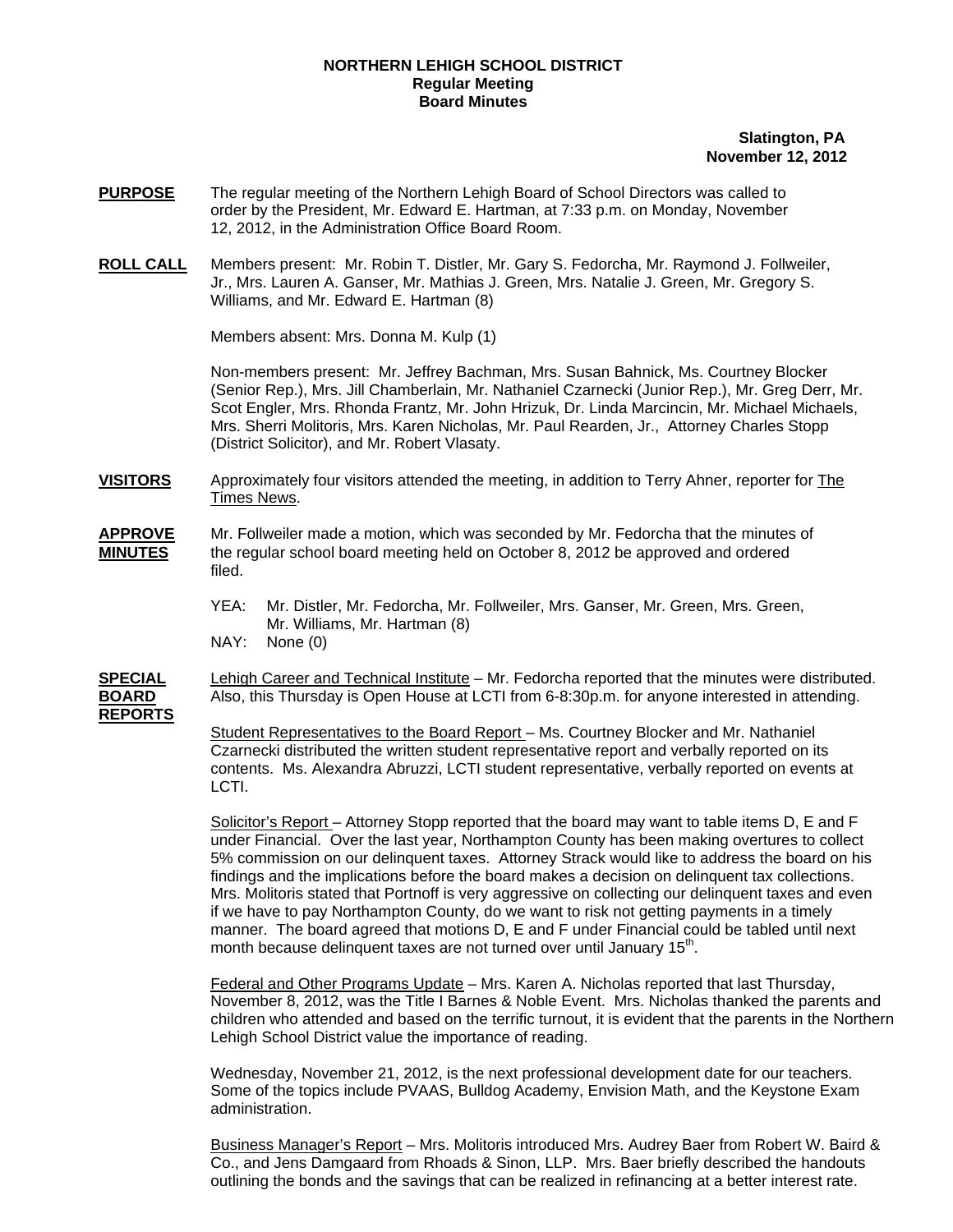**REPORTS**

**SPECIAL** Mr. Damgaard, bond counsel, briefly explained that his role is to give legal opinions, make sure **BOARD** there is compliance with the laws regarding the transaction, draw up the resolution for the **REPORTS** refinancing of the bonds, and to ensure that the savings target is met. At this time the 2009 and a **(cont.)** portion of the 2010 bonds are being refinanced for a savings of \$225,000.00.

**PUBLIC** Mr. Matthew Newhard – Walnutport – questioned whether capping the refinancing to pay back **COMMENT** the interest will affect our bond rating over the next five years. Mrs. Baer answered that it will not affect the rating.

**SPECIAL** Mrs. Frantz reported that they are working on the budget and hopefully by the next meeting **BOARD** the actual health insurance rates will be available.

## **(cont.)** Superintendent's Report

Mr. Michaels announced that he and his wife are donating two books; one for the high school library and one for the middle school library.

Mr. Michaels introduced Mrs. Susan Bahnick who introduced her intern, Ms. Nichole Rex from Cedar Crest College. Ms. Rex is earning her masters degree in dietetics and will be shadowing Mrs. Bahnick for the next four weeks.

Mr. Michaels introduced Mr. Robert Vlasaty. Mr. Vlasaty shared with the board a letter that was received from the athletic director of Minersvile High School. Minersville won the District XI Class A championship girl's soccer game played at Bulldog stadium. The letter praised both our staff and excellent facilities.

Mr. Michaels announced that November 12 – 16 is American Education Week. Mr. Michaels thanked the parents, the School Board, the teaching staff and the support staff for their dedication to the children of this district.

Mr. Michaels reported that last week schools were closed Monday-Wednesday due to Hurricane Sandy. The decision to have school on Thursday and Friday was made to allow our children a place to be warm, safe and to provide them with a meal. Mr. Michaels thanked the board for allowing him to open the shower facilities for the community. Due to the closing of schools last week, we have lost our three snow make-up days: January 18, February 15 and March 28, 2013.

Mr. Michaels introduced Mr. Matthew Newhard, President of Walnutport Borough Council. Mr. Newhard thanked the board for opening the shower facilities at the field house during the recent storm. Mr. Newhard would like to see the formation of a community-wide emergency plan and operations facility between the boroughs of Slatington and Walnutport, Washington Township and the school district. It is essential that a plan be in place in order to be able to communicate with each other and help the community in the event of an emergency. A meeting will be held in the near future with representatives from each entity.

Mr. Michaels stated that at the recent Superintendent's conference, PDE announced that at this time, there will be level funding next year and the Accountability Block Grant looks to be level funded as well.

Mr. Michaels reminded board members that Monday, December 3, 2012 is the next School Board meeting beginning with a holiday dinner at 5:30 PM at the Middle School annex followed

by the

 Reorganization meeting in the Board Room at 7:15PM and the Regular School Board Meeting will  $\blacksquare$  follow at 7:30PM.

> Mr. Michaels announced that the Board of Education is invited to a luncheon with the ministers on Wednesday, November 14, 2012.

Mr. Hartman reported that an executive session was held prior to tonight's meeting to discuss personnel issues.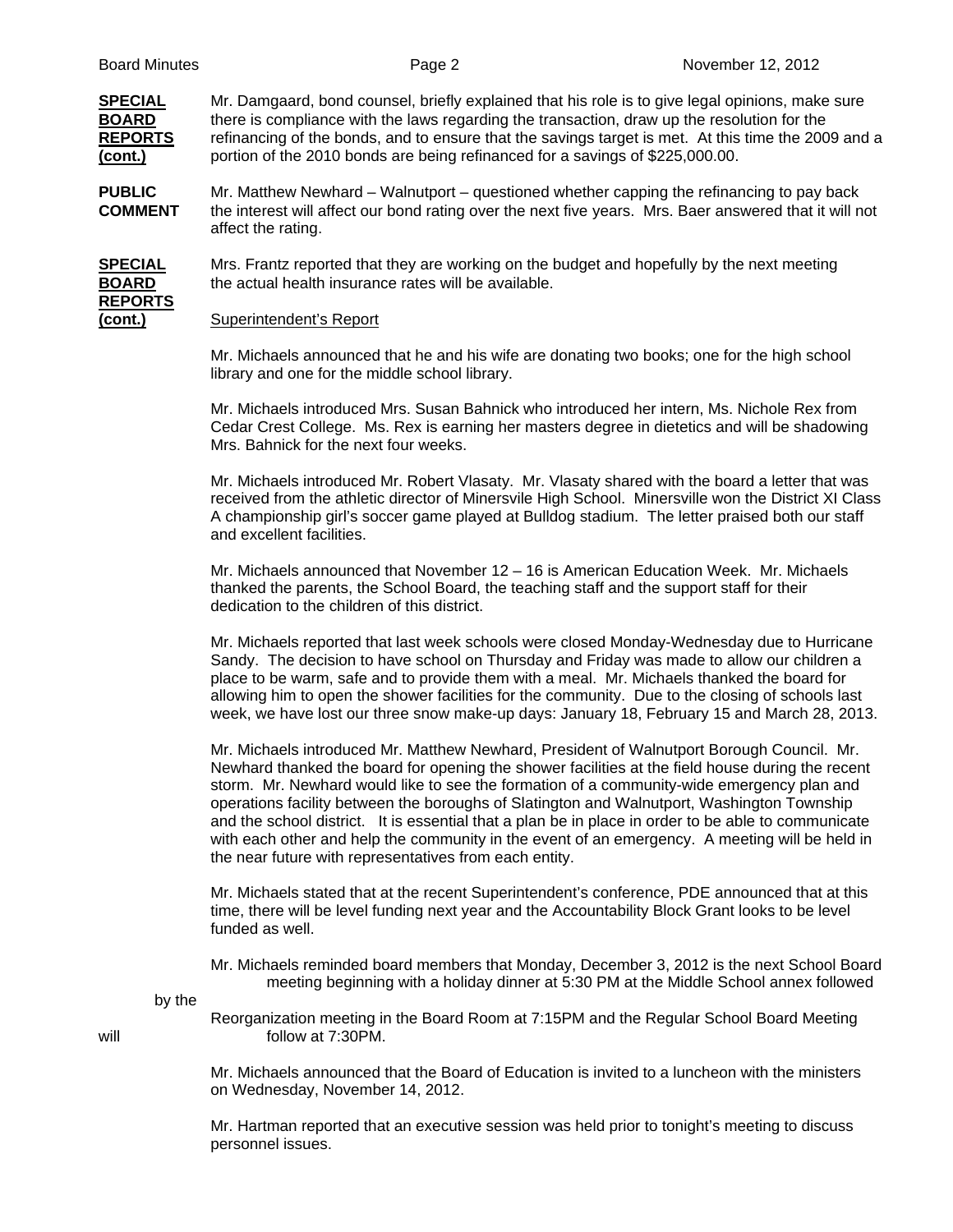|                                                                                  | <b>PERSONNEL</b> Mr. Fedorcha made a motion, which was seconded by Mr. Follweiler, that the Board of Education<br>approves the following personnel items:                                                                                                                                                             |                                                                                                                                                                                                      |  |
|----------------------------------------------------------------------------------|-----------------------------------------------------------------------------------------------------------------------------------------------------------------------------------------------------------------------------------------------------------------------------------------------------------------------|------------------------------------------------------------------------------------------------------------------------------------------------------------------------------------------------------|--|
| Resignation<br>S. Fritzinger                                                     | Accept the resignation of Schelene Fritzinger from her position as Part Time Middle<br>School Cook's helper, effective October 10, 2012.                                                                                                                                                                              |                                                                                                                                                                                                      |  |
| Rescind Co-<br>Curricular<br>Appointment<br>2012-2013                            | Rescind the appointment of Richard Roberts IV from the position of Middle School Boy's<br>Basketball Coach for the 2012-2013 school year which was originally approved at the<br>May 14, 2012 board meeting.                                                                                                          |                                                                                                                                                                                                      |  |
| Co-Curricular<br>Appointments<br>2012-2013                                       | <b>Trevor Miller</b>                                                                                                                                                                                                                                                                                                  | \$3,053.31<br>MS Boys Basketball Coach                                                                                                                                                               |  |
| Appointment<br>Non-Instruct-<br>ional                                            | Dawn Martinez<br>Assignment                                                                                                                                                                                                                                                                                           | Middle School Cook's Helper replacing Schelene<br>Fritzinger who resigned.                                                                                                                           |  |
|                                                                                  | Salary:                                                                                                                                                                                                                                                                                                               | \$8.50 Per Hour/2 Hours Per Day/180 Student Days per<br>year plus additional cleaning days as needed (2009-2013                                                                                      |  |
|                                                                                  | <b>Effective Date:</b>                                                                                                                                                                                                                                                                                                | <b>Educational Support Personnel Association CBA)</b><br>November 13, 2012                                                                                                                           |  |
|                                                                                  | <b>Robert Wetzel</b><br>Assignment:                                                                                                                                                                                                                                                                                   | Middle School Cook's Helper replacing Jennifer Sheridan<br>who was moved to the High School.<br>\$8.50 Per Hour/3 Hours Per Day/180 Student Days<br>per year plus additional cleaning days as needed |  |
|                                                                                  | Salary:                                                                                                                                                                                                                                                                                                               |                                                                                                                                                                                                      |  |
|                                                                                  | <b>Effective Date:</b>                                                                                                                                                                                                                                                                                                | (2009-2013 Educational Support Personnel Association CBA)<br>November 13, 2012                                                                                                                       |  |
| Substitute-<br>Instructional                                                     | Approve the following substitute teachers for the 2012-2013 school year at the 2012-2013<br>substitute teacher rates as approved on the Supplementary Personnel Salary Schedule:                                                                                                                                      |                                                                                                                                                                                                      |  |
|                                                                                  | Erin Charnick* - Elementary & Special Education<br>Ricky Guth - Citizenship<br>Sarah Miller* - Art<br>*Pending Verification of Missing Documents                                                                                                                                                                      |                                                                                                                                                                                                      |  |
| Substitute-<br>Non-<br>Instructional<br>Custodian,                               | Approve the following individual as substitute custodian, teacher's aide, and cafeteria worker<br>for the 2012-2013 school year at the 2012-2013 substitute rate as approved on the<br><b>Supplementary Personnel Salary Schedule:</b><br>Joseph Heyer*<br>Aide, Cafeteria *Pending Verification of Missing Documents |                                                                                                                                                                                                      |  |
| Substitute-                                                                      | Approve the following individuals as substitute custodian, teacher's aide, secretary and                                                                                                                                                                                                                              |                                                                                                                                                                                                      |  |
| cafeteria<br>Non-<br>Instructional<br>Custodian,<br>Aide, Cafeteria<br>Secretary | worker for the 2012-2013 school year at the 2012-2013 substitute rate as approved on the<br><b>Supplementary Personnel Salary Schedule:</b><br><b>Terry Bowman</b>                                                                                                                                                    |                                                                                                                                                                                                      |  |
|                                                                                  | YEA:<br>Mr. Williams, Mr. Hartman (8)<br>NAY:<br>None $(0)$                                                                                                                                                                                                                                                           | Mr. Distler, Mr. Fedorcha, Mr. Follweiler, Mrs. Ganser, Mr. Green, Mrs. Green,                                                                                                                       |  |
| <b>POLICY</b>                                                                    | Mr. Williams made a motion, which was seconded by Mrs. Ganser, that the Board of Education<br>approves the following policy items:                                                                                                                                                                                    |                                                                                                                                                                                                      |  |
| Homebound                                                                        | It is recommended that the Board of Education grant homebound instruction for a $9th$ grade                                                                                                                                                                                                                           |                                                                                                                                                                                                      |  |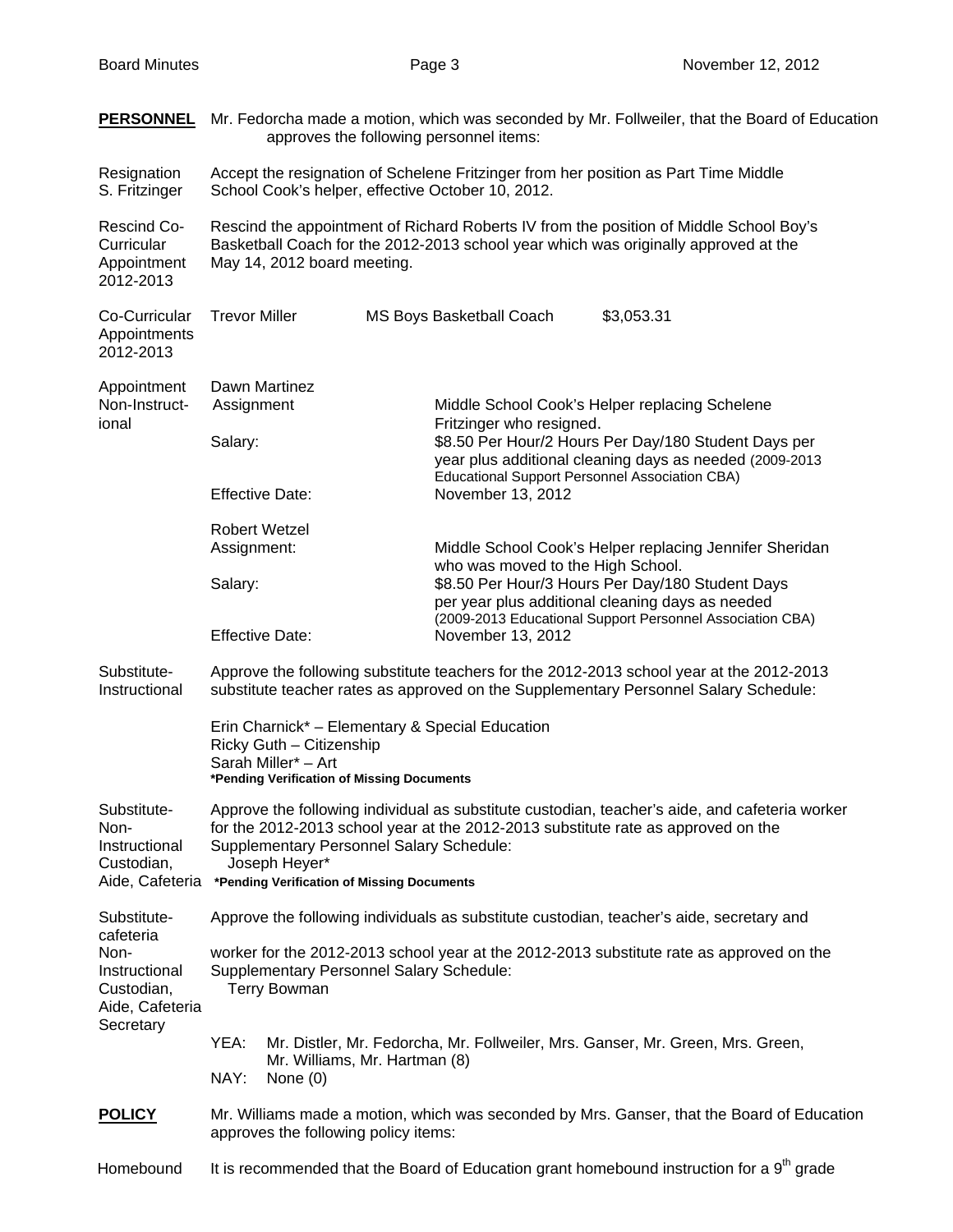Instruction student, Student No. 1690074, for five hours per week, effective November 5, 2012 and continuing until approximately February 18, 2013.

| <b>POLICY</b><br>(cont.)                     |                                                                                                                                                                                                                                                          |
|----------------------------------------------|----------------------------------------------------------------------------------------------------------------------------------------------------------------------------------------------------------------------------------------------------------|
| <b>Board Policy</b><br>as                    | Approve school board policy #707 - Property - Use of School Facilities and Equipment,                                                                                                                                                                    |
| First<br>Reading                             | presented after first reading.                                                                                                                                                                                                                           |
|                                              | Approve new school board policy- Operations - Electronic Records/Signatures, as<br>presented after first reading.                                                                                                                                        |
|                                              | Approve new school board policy- Professional Employees - Benevolence Sick Leave,                                                                                                                                                                        |
|                                              | as<br>presented after first reading.                                                                                                                                                                                                                     |
|                                              | YEA:<br>Mr. Distler, Mr. Fedorcha, Mr. Follweiler, Mrs. Ganser, Mr. Green, Mrs. Green,<br>Mr. Williams, Mr. Hartman (8)<br>NAY:<br>None $(0)$                                                                                                            |
| <b>CONFER-</b><br><b>ENCES</b>               | Mr. Follweiler made a motion, which was seconded by Mr. Fedorcha, that the Board of<br>Education approve the following conferences:                                                                                                                      |
|                                              | Rhonda Frantz - 58 <sup>th</sup> Annual PASBO Conference - March 19-22, 2013 - David L. Lawrence<br>Convention Center, Pittsburgh, PA - Registration - \$284.05, Meals: \$100.00 - Total<br>Approximate Cost: \$384.05 - Funding: Business Office Budget |
|                                              | Sherri Molitoris - 58 <sup>th</sup> Annual PASBO Conference - March 19-22, 2013 - David L. Lawrence<br>Convention Center, Pittsburgh, PA - Registration - \$284.05, Lodging: \$547.20, Travel:<br>\$316.35,                                              |
|                                              | Meals: \$100.00 - Total Approximate Cost: \$1247.60 - Funding: Business Office Budget                                                                                                                                                                    |
|                                              | Approve two people to attend the 2012 SAS Institute: Leadership in Times of Reform<br>Conference - December 2-5, 2012 - Hershey Lodge - Hershey, PA. Cost not to exceed<br>\$1,460                                                                       |
|                                              | and to be paid from the Curriculum and Instruction Budget.                                                                                                                                                                                               |
|                                              | YEA:<br>Mr. Distler, Mr. Fedorcha, Mr. Follweiler, Mrs. Ganser, Mr. Green, Mrs. Green,<br>Mr. Williams, Mr. Hartman (8)<br>NAY:<br>None $(0)$                                                                                                            |
| <b>NEW</b><br><b>BUSINESS</b><br><b>ERIP</b> | Mr. Williams made a motion, which was seconded by Mrs. Ganser, that the Board of Education<br>approve to adopt an Early Retirement Incentive Plan for all eligible professional employees, on a<br>voluntary basis, for the 2012-2013 school year.       |
| 2012-2013                                    | YEA:<br>None $(0)$<br>NAY:<br>Mr. Distler, Mr. Fedorcha, Mr. Follweiler, Mrs. Ganser, Mr. Green, Mrs. Green,<br>Mr. Williams, Mr. Hartman (8)<br>Motion defeated.                                                                                        |
| Emergency                                    | Mr. Fedorcha made a motion, which was seconded by Mr. Williams, that the Board of                                                                                                                                                                        |
| Education<br>Operations<br>Plan              | approve the following new business item:                                                                                                                                                                                                                 |
|                                              | Approve changes to the Northern Lehigh School District Emergency Operations Plan as<br>presented.                                                                                                                                                        |
|                                              | YEA:<br>Mr. Distler, Mr. Fedorcha, Mr. Follweiler, Mrs. Ganser, Mr. Green, Mrs. Green,<br>Mr. Williams, Mr. Hartman (8)                                                                                                                                  |

NAY: None (0)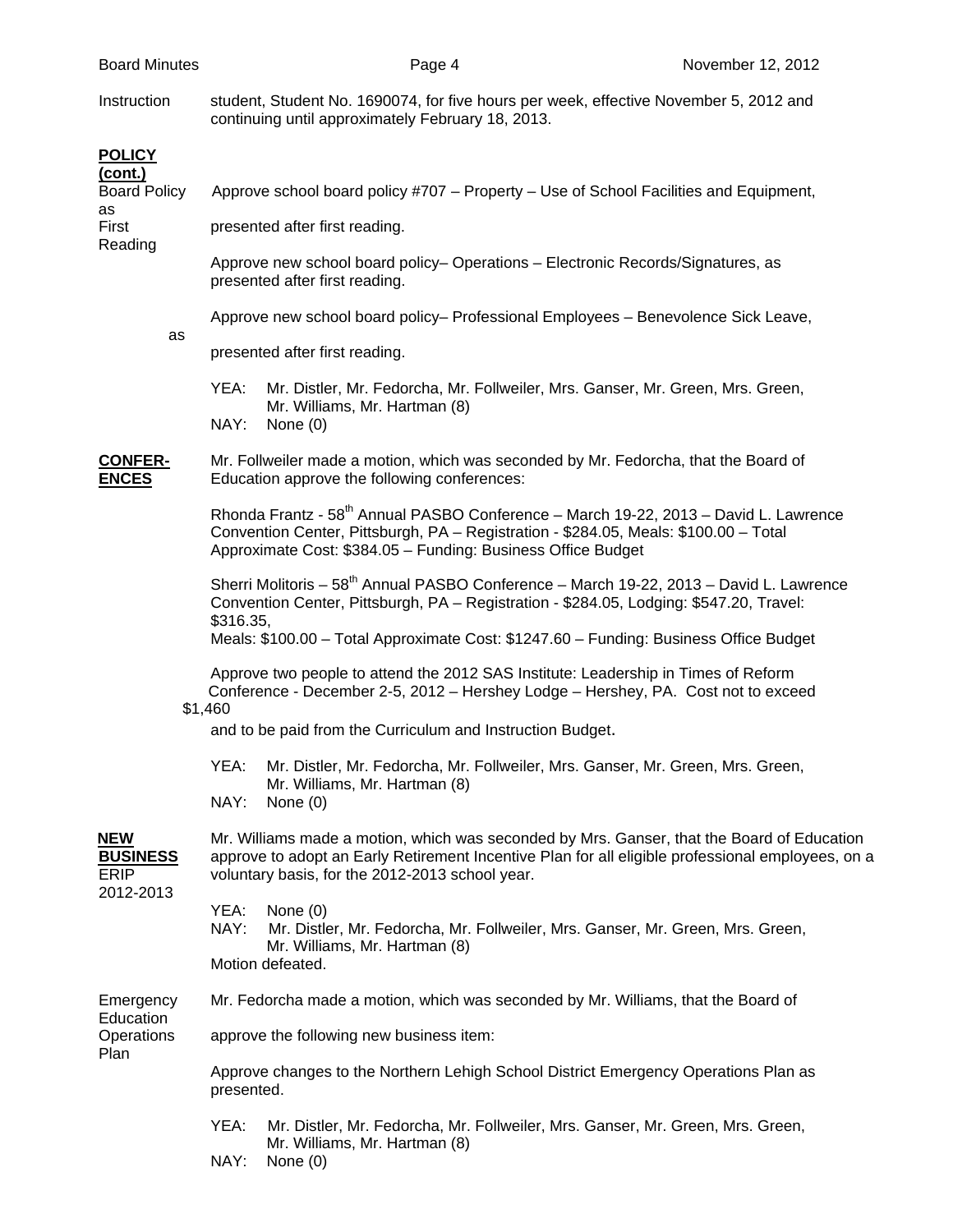| <b>FINANCIAL</b>                                      | Mr. Fedorcha made a motion, which was seconded by Mr. Williams, that the Board of<br>Education table the following financial items:                                                                                                                                                                            |  |  |
|-------------------------------------------------------|----------------------------------------------------------------------------------------------------------------------------------------------------------------------------------------------------------------------------------------------------------------------------------------------------------------|--|--|
| Collector<br>Portnoff                                 | Delinquent Tax RESOLVED, the Board of Education approves the addendum to the agreement with<br>Portnoff Law Associates, Ltd. to be the delinquent real estate tax collector for the 2012<br>tax year.                                                                                                          |  |  |
| Resolution<br><b>NC Tax Claim</b><br><b>FINANCIAL</b> | Approve the resolution directing Northampton County Tax Claim Bureau not to collect<br>delinquent taxes on behalf of Northern Lehigh School District as presented.                                                                                                                                             |  |  |
| <u>(cont.)</u><br>Resolution<br><b>LC Tax Claim</b>   | Approve the resolution directing Lehigh County Tax Claim Bureau not to collect<br>delinquent taxes on behalf of Northern Lehigh School District as presented.<br>Mr. Distler, Mr. Fedorcha, Mr. Follweiler, Mrs. Ganser, Mr. Green, Mrs. Green,<br>YEA:<br>Mr. Williams, Mr. Hartman (8)<br>NAY:<br>None $(0)$ |  |  |
| <b>FINANCIAL</b>                                      | Mr. Green made a motion, which was seconded by Mr. Williams, that the Board of Education<br>approve the following financial items:                                                                                                                                                                             |  |  |
| Financial<br>Reports                                  | Approve the Following Financial Reports:<br>General Fund June, July, and August<br>NLMS Student Activities Account months of June, July and August<br>NLHS Student Activities and Scholarship Acct months of June, July and August                                                                             |  |  |
| List of Bills                                         | Approve the Following List of Bills:<br>General Fund month of October & November<br>Cafeteria Fund month of October<br>Refreshment Stand month of October<br>Capital Projects month of November                                                                                                                |  |  |
| Per Capita<br>Abatement/<br>Exoneration               | Approve abatement/exoneration requests of per capita taxes, for the residents that fall within<br>the guidelines, as presented.                                                                                                                                                                                |  |  |
|                                                       | YEA:<br>Mr. Distler, Mr. Fedorcha, Mr. Follweiler, Mrs. Ganser, Mr. Green, Mrs. Green,<br>Mr. Williams, Mr. Hartman (8)<br>NAY:<br>None $(0)$                                                                                                                                                                  |  |  |
| <b>FINANCIAL</b>                                      | Mrs. Ganser made a motion, which was seconded by Mr. Williams, that the Board of Education<br>approve the following financial items as amended:                                                                                                                                                                |  |  |
| Agreement<br>2009 & portion<br>of 2010 bonds          | Robert W.Baird Authorize administration to execute an Investment Management Agreement with Robert W.<br>Baird & Co. to provide advice and supervision for the future refinancing of the 2009, and a<br>portion of the 2010 bonds.                                                                              |  |  |
| Rhoads &<br>Sinon Resol-<br>ution                     | Recommend that the Board of Education adopt a resolution presented by Bond Counsel<br>Rhoads & Sinon LLP for future nonelectoral debt for the refinancing of the 2009 and a portion<br>of the 2010 bonds.                                                                                                      |  |  |
|                                                       | YEA:<br>Mr. Distler, Mr. Fedorcha, Mr. Follweiler, Mrs. Ganser, Mr. Green, Mrs. Green,<br>Mr. Williams, Mr. Hartman (8)<br>NAY:<br>None $(0)$                                                                                                                                                                  |  |  |
| CORR-<br><b>ESPON-</b>                                | Mr. Williams reported that PSBA travel accident program enrollment and beneficiary forms are<br>available for anyone that is interested.                                                                                                                                                                       |  |  |
| <b>DENCE</b>                                          | A survey was received from the Slatedale and Emerald Lion's club in regards to community<br>services.                                                                                                                                                                                                          |  |  |